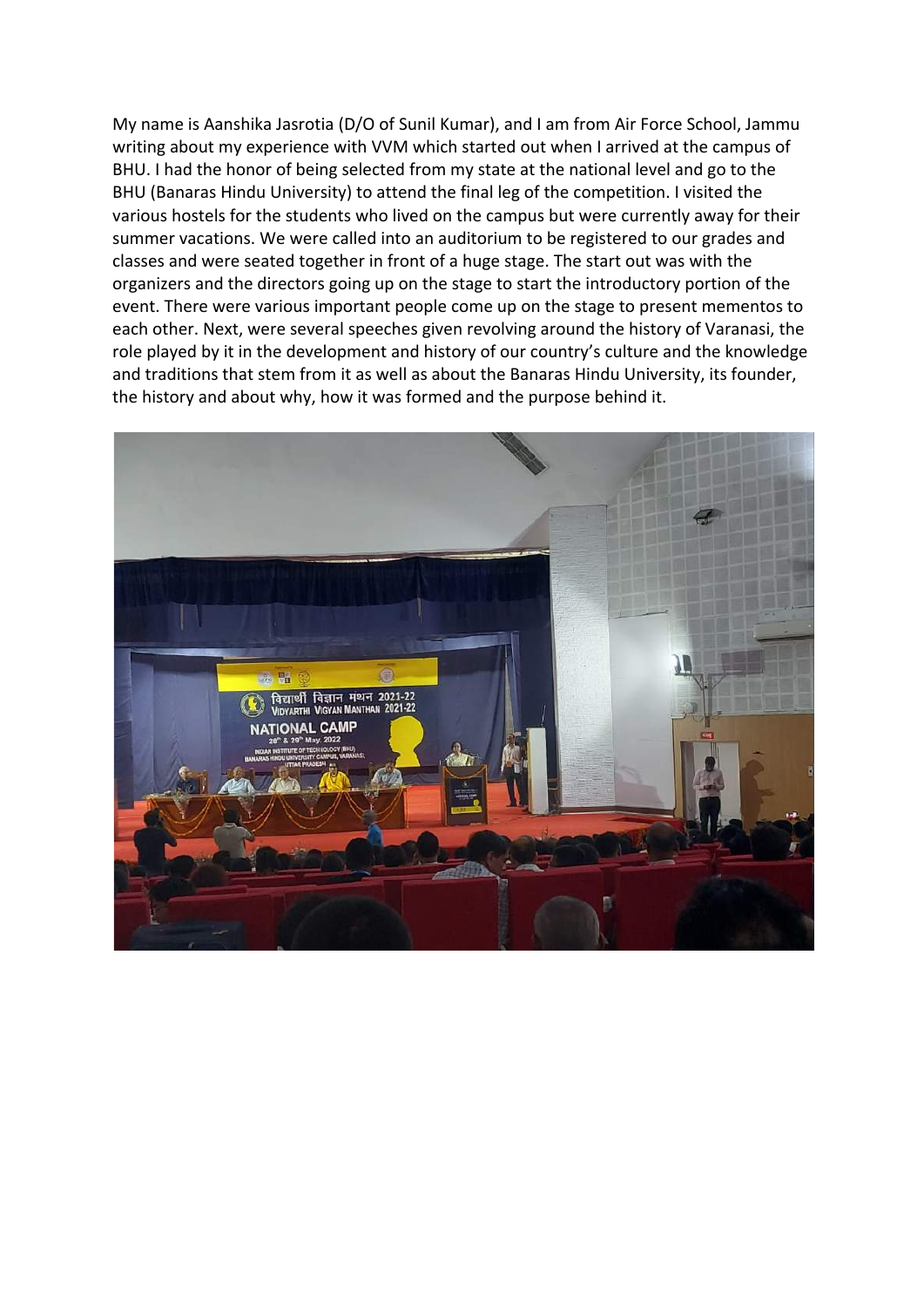

The day after that was when the tests procedures and our evaluation started out. We left early in the morning at around 9 to reach the main campus where all the buildings, various departments and classes are located. The students were divided into four groups with our numbers and the senior and junior groups went on shifts to take part in all the events. All participants were to stay together with their fellow groupmates at all times. We had some short-written examinations, a viva, practicals, an essay to write, a mind map to draw and a team game to play together. The junior level which was up to grade 8 who gave their tests and experiments of different subjects whereas the senior group from grade 9 to 11 had to face a total of four: mathematics and science (physics, chemistry and biology). We were asked to write an essay on the topic of leadership, what constitutes it and what are the top three qualities required to lead a team, according to us. There was the task to play a mind game of sorts after that in which there was an obstacle course built which we had to walk through with our team. It was built of boxes, stools and red and green flags which we were to cross without brushing against anything but the green flag which would give us a point, otherwise points will be deducted. In the team of three, there will be a leader and the other two members who will be blindfolded and form a train to pass the obstacle course. The objective was to see how a strategy would be planned among the team and how the team leader, who has to guide their blindfolded members properly to the finish line while assisting them in their path. Only the blindfolded members could score the points and have them taken away from the team.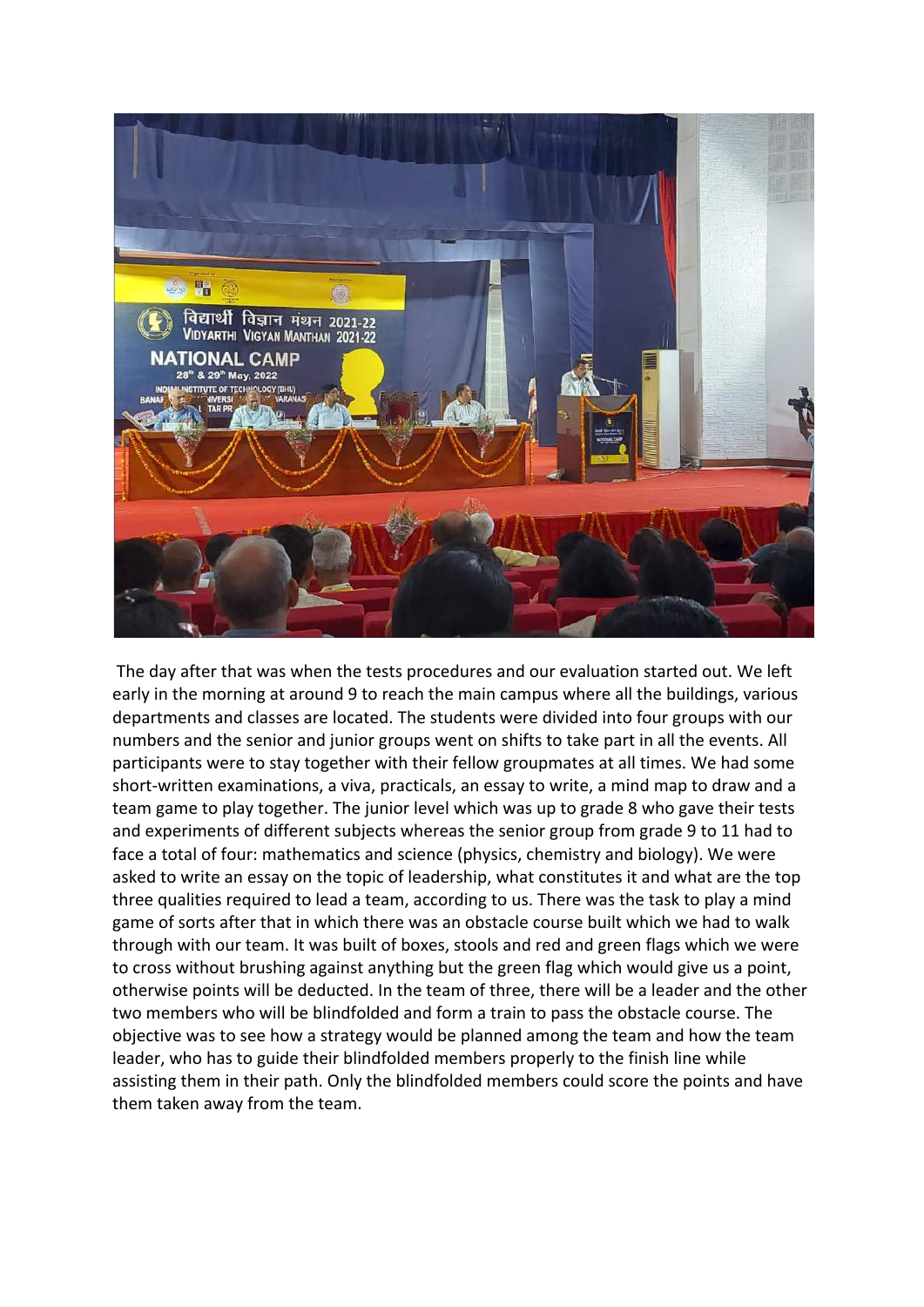



For our activity regarding the UN, we were to read up on the SDGs regarding the goal set for 2030. And for the assigned topic, we were to create a mind map around what the current local government is doing in regard to those issues and educate ourselves around that. All the points scored throughout these activities were recorded by our evaluators. The BHU campus spans across several acres and is as good as a city. Various signs are set up for the visitors to be able to navigate around the hugs area. Innumerable buildings and areas